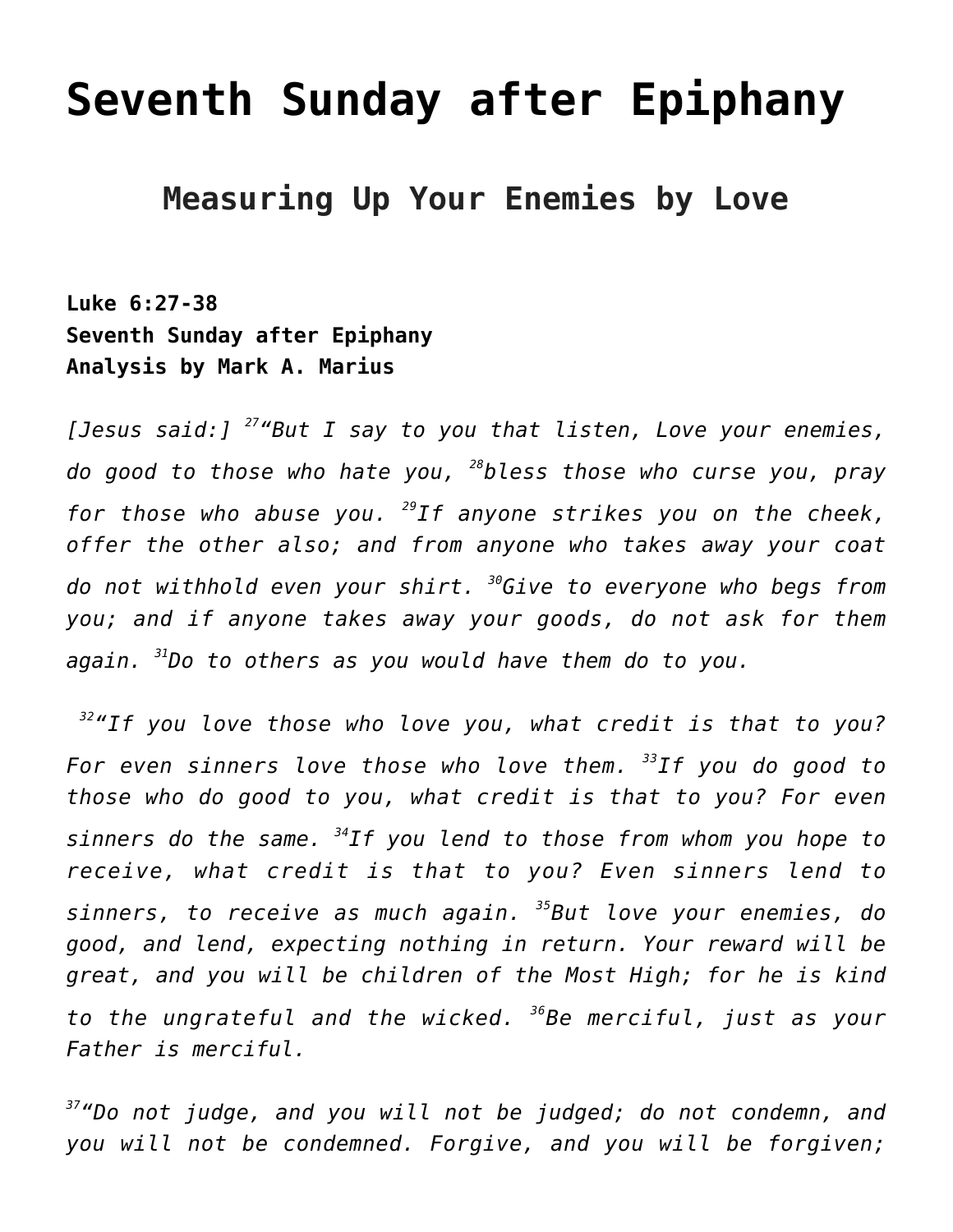*<sup>38</sup>give, and it will be given to you. A good measure, pressed down, shaken together, running over, will be put into your lap; for the measure you give will be the measure you get back."*

**Author's Note:** Season after the Epiphany Connection: To love your enemies requires some di-vine work. In our humanity we are bound by the law that requires us to defeat our enemies lest we ourselves become defeated. Jesus will change this through his death and resurrection. This instruction Jesus gives proves prophetic and is manifested in his passion, crucifixion and resurrection.



*In his passion Jesus experienced all that he describes in this passage from Luke and trusted divine love in the process. He was hated, cursed, abused, struck, stripped of his clothing. … But*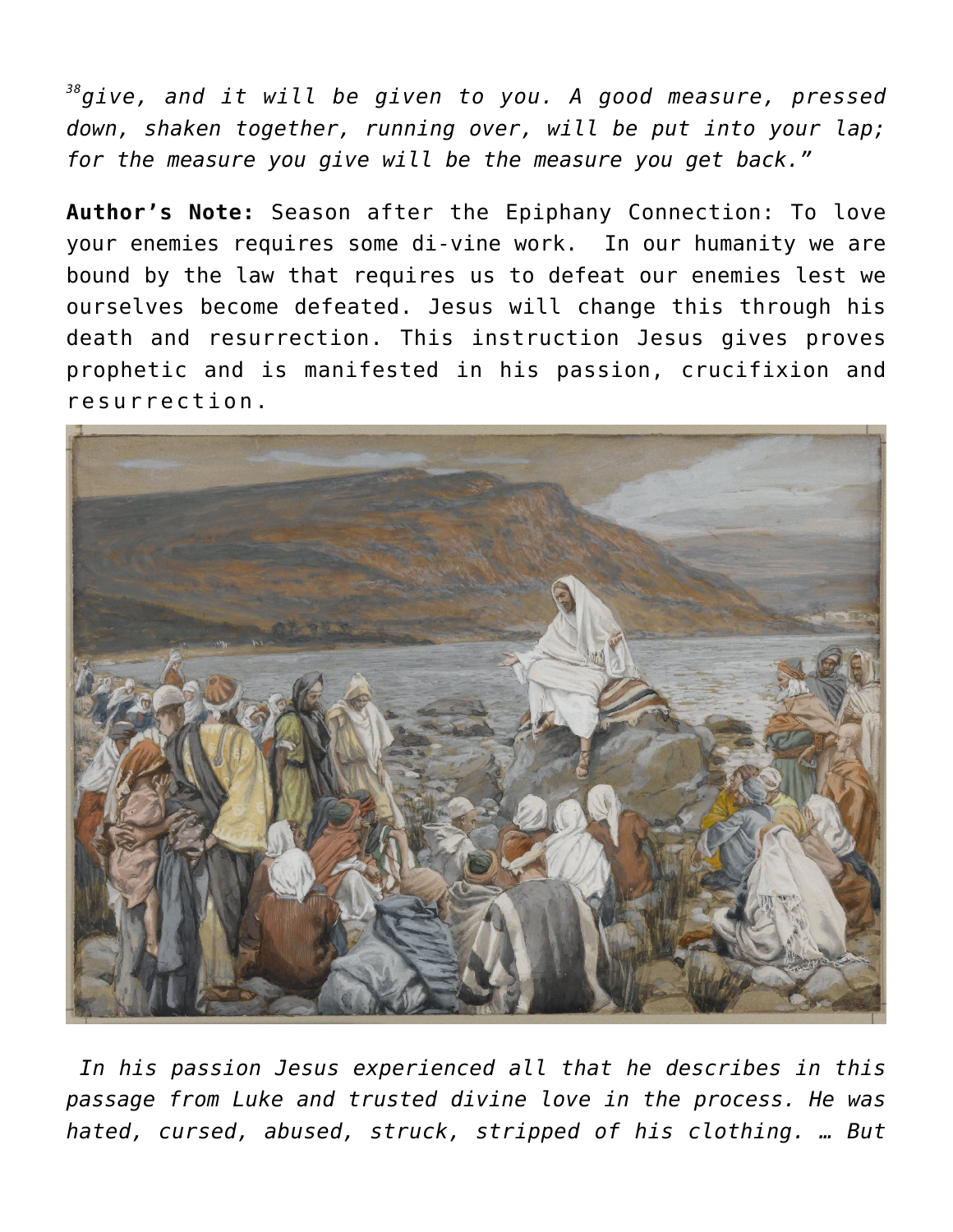*God measured his actions as worthy of a new life that is capable of restoring (transforming) our relationship with God.*

#### **DIAGNOSIS: Who Is My Enemy?**

## *Step 1: Initial Diagnosis (External Problem): Others Who Oppose Me*

In the verses before these we hear Jesus describe God's love (blessing) for us in the most undesirable conditions. And now he puts the act of loving back on us. We are instructed to love in situations we would rather not. We are called to love our enemies and do good to those who hate us despite being cursed, abused, physically harmed, and stolen from. Through all that? Impossible. Our lives can't risk it nor afford it.

### *Step 2: Advanced Diagnosis (Internal Problem): I'm My Own Worst Enemy*

Do we even have mercy to give? That is a tall order. We live in a world that expects reciprocity. We can give as long as we receive something in return. We all would love to profit but at the bare minimum we need to balance our bottom line. Can we trust blessings Luke just dished out? Our fear of losing out squelches our fleeting faith.

### *Step 3: Final Diagnosis (Eternal Problem): I Have Made God My Enemy*

Our instinct is to fight rather than to forgive. In the earthly economy we are a part of, we are limited to what each of us can give, and we fear that if we give too much, we will sacrifice our perceived freedom. Unfortunately, holding onto to what we have gained does not free us to receive what God is giving: mercy, grace, forgiveness. Therefore, we don't get what we need but rather what we deserve. So, forsaking God's commands to love our enemies, we make God enemy number one. Consequently, we get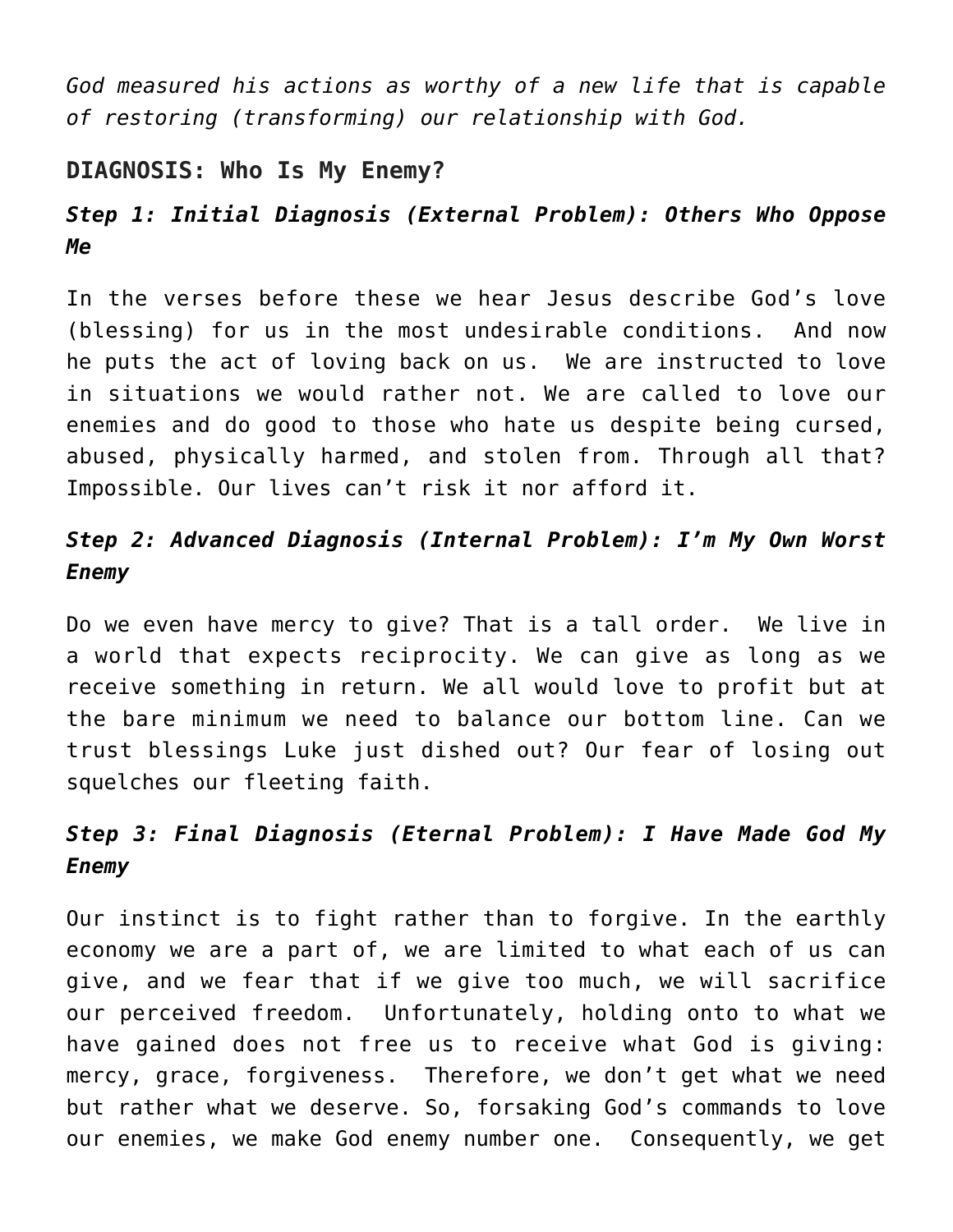what we deserve: death for our sins. Human enterprise demands it of us.



#### **PROGNOSIS: Who Can I Love?**

*Step 4: Initial Prognosis (Eternal Solution): Jesus Loves Us to Life*

What was once impossible, is now possible because, by God, Jesus did it: Jesus loved, gave, and forgave all who turned on him and chose to count him as an enemy—me and you included. In his passion Jesus experienced all that he describes in this passage from Luke and trusted divine love in the process. He was hated, cursed, abused, struck, stripped of his clothing. He loved, forgave, gave his life and asked for nothing in return. And how